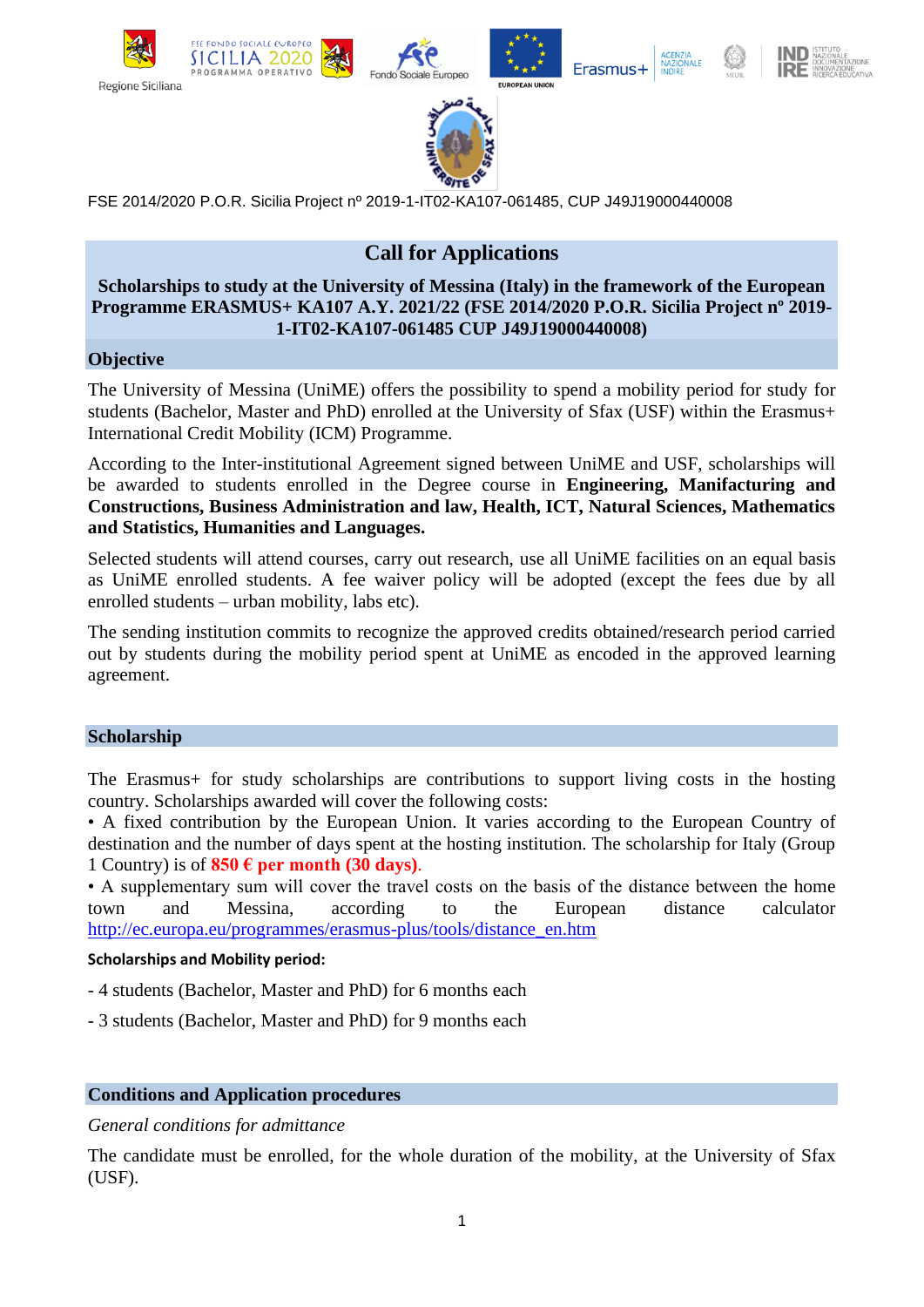





Erasmus+





FSE 2014/2020 P.O.R. Sicilia Project nº 2019-1-IT02-KA107-061485, CUP J49J19000440008

Please find the relevant dates for this Call for applicants awarding period (**2021/2022**):

**\*Starting/end of the I semester**: September/October 2021-February/March 2022

**\*Starting/end of the II semester**: February/March 2022-July 2022

\*For PhD mobilities these dates are not relevant.

**SICILIA 2020** 

ROGRAMMA OPERATIVO

Selected students will be able to start their mobility starting from October 2021.

Applications must be submitted to the Sending Institution, that will be in charge of pre-selecting the students and officially communicate the list to UniME.

*Application Procedures* 

The academic offer and relevant modules and procedures can be found at the following webpage:

**<https://international.unime.it/study-with-us/erasmus-icm-incoming-extra-eu>**

The following documents are mandatory:

- Application Form duly filled in
- Learning Agreement signed by the student and the home institution
- Research Proposal **signed by the academic tutors at home and host institutions** (only for PhD students)
- Copy of Passport
- Italian B1 Certificate/English B1 Certificate if available, otherwise assessment of language level by the home institution
- All Transcript of Records (from the BAC)
- Short CV
- passport photo (jpeg file)
- Motivation letter
- Proof of registration in the home university

Please note that in order to be preselected, at the time of application PhD applicants must have a Learning Agreement already pre-accepted by UniME with a short description of the research proposal.

Application Form and Learning Agreement must be filled in, signed and submitted, along with the other requested documents, **on a single PDF file**.

To apply for this opportunity, please send your applications (in one pdf file) to **[icm@usf.tn](mailto:icm@usf.tn)**

## Kindly use the call title (**Scholarships to study at the University of Messina (Italy)**) as the email subject line.

The deadline for applying is fixed on **20 August 2021.**

The home Institution will be responsible of selection procedures on the basis of **transparent and fair criteria**.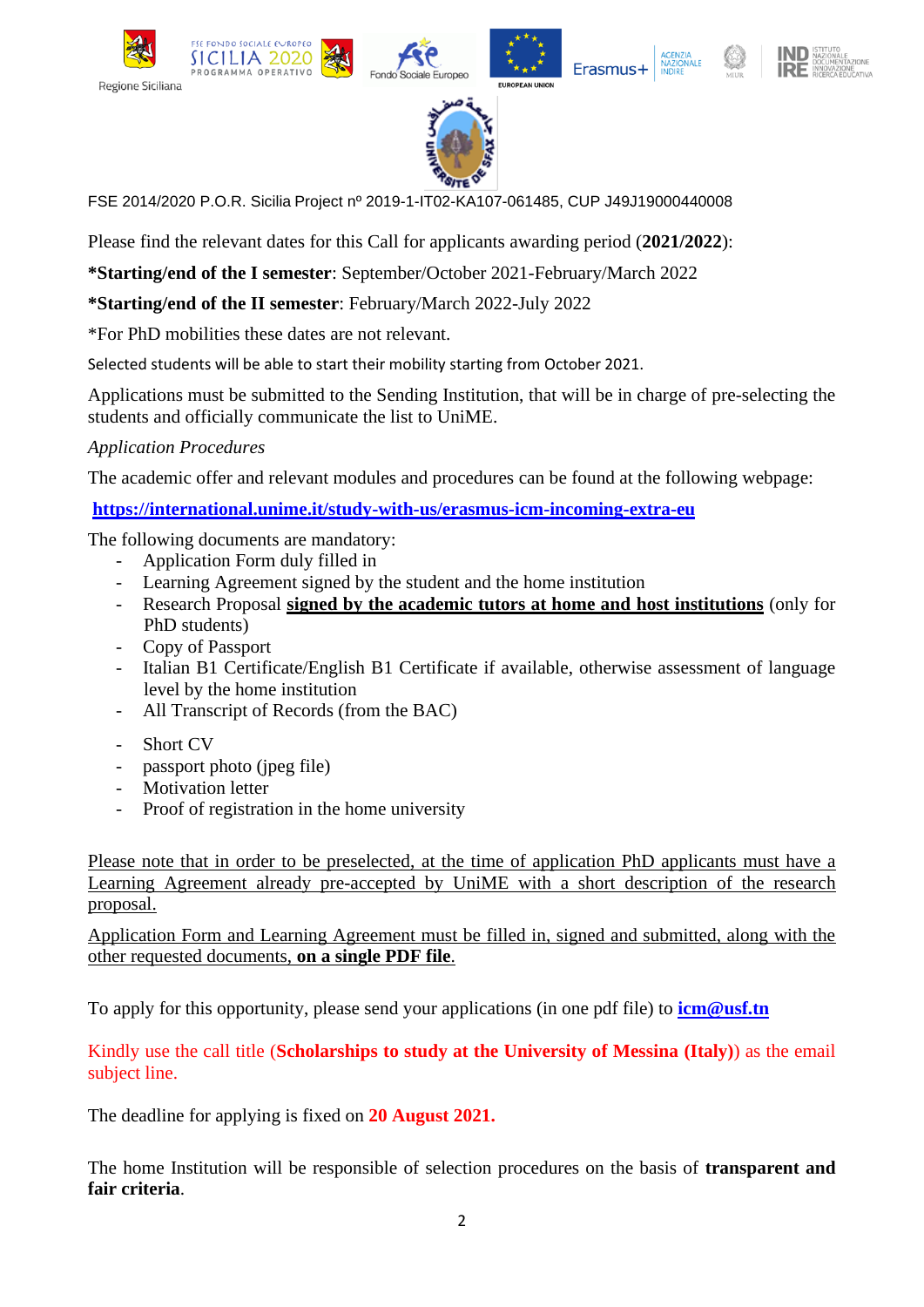





Erasmus+





FSE 2014/2020 P.O.R. Sicilia Project nº 2019-1-IT02-KA107-061485, CUP J49J19000440008

The deadline for applying at UniME are:

**SICILIA 2020** 

ROGRAMMA OPERATIV

- I semester (autumn term)/full academic year  $-12<sup>th</sup>$  September
- II semester (spring term)  $30<sup>th</sup>$  November

For any specific question or information linked to the application and selection procedure you can contact Ms. Fatma GHORBEL by e-mail [fatma.ghorbel@usf.tn.](mailto:fatma.ghorbel@usf.tn)

For information relating the drafting of the learning agreement and of the research proposal you can [fatma.ghorbel@usf.tn](mailto:fatma.ghorbel@usf.tn) at USF and [erasmusicm@unime.it](mailto:erasmusicm@unime.it) at UniME.

**Selection criteria** 

The selection process is under the responsibility of the home Institution that will make every reasonable effort to conduct it in a fair, clear, transparent and equal base. No discriminations based on gender, religion, and social bias will be made. At equal conditions, priority will be given to disadvantaged students. The home Institution will submit a list of selected candidates to the host Institution. Selections will respect the following criteria:

## **Bachelor and Master Students**

- Average mark
- Relevance of proposed activities in the Learning Agreement according to the University studies
- Language skills (Italian or English B1)
- Other relevant experiences included in the CV/motivation letter

## **PhD Students**

- Degree final mark

- Learning Agreement along with an outline of the research proposal **signed by home and host institutions**

- Language skills (Italian or English B1)

- Other relevant experiences included in the CV/ motivation letter

**Please note that if language skills are not certified but self assessed, UniME reserves the right to assess the language skills of selected candidates by means of Skype interviews.**

## **Duties of the University of Messina**

After receiving the nominations and relevant dossiers of each student by the home Institution, UniME will send a letter of acceptance. UniME International Cooperation and Education Unit will provide support for visa release and housing facilities. A communication will be sent to all accepted students with all relevant information about university life in Messina and the necessary procedures.

Each student will have an academic tutor.

UniME will support students with all the procedures linked to the issue of the residence permit once in Italy, the opening of the bank account and all university administrative procedures.